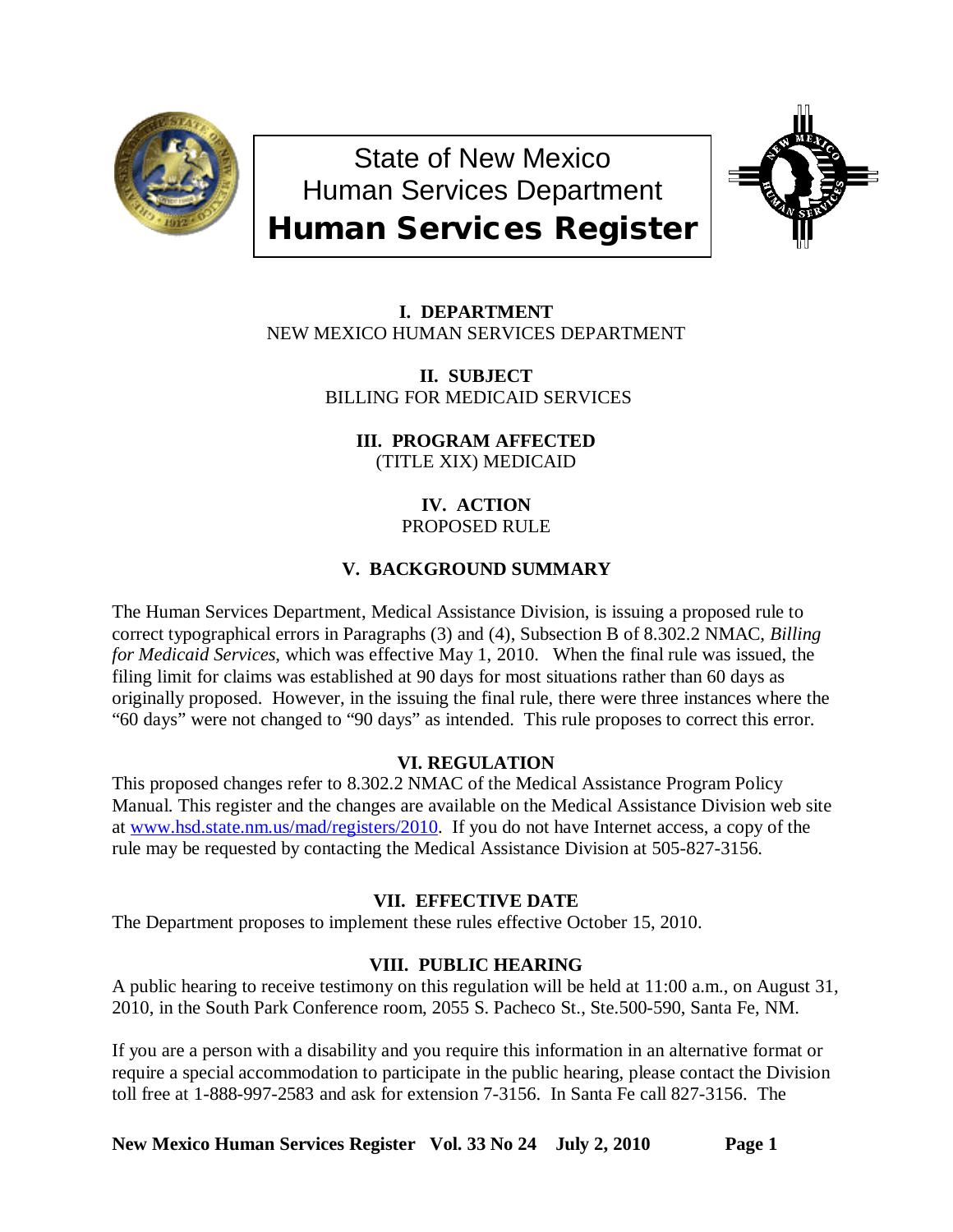Department's TDD system may be accessed toll-free at 1-800-659-8331 or in Santa Fe by calling 827-3184. The Department requests at least ten (10) days advance notice to provide requested alternative formats and special accommodations.

Copies of all comments will be made available by the Medical Assistance Division upon request by providing copies directly to a requestor or by making them available on the MAD website or at a location within the county of the requestor.

### **IX. ADDRESS**

Interested persons may address written or recorded comments to:

Kathryn Falls, Secretary Human Services Department P.O. Box 2348 Santa Fe, New Mexico 87504-2348

These comments must be received no later than 5:00 p.m. on August 31, 2010. Written and recorded comments will be given the same consideration as oral comments made at the public hearing. Interested persons may also address comments via electronic mail to: [Magdalena.Romero@state.nm.us.](mailto:Magdalena.Romero@state.nm.us)

# **X. PUBLICATIONS**

Publication of these rules approved by:

KATHRYN FALLS, SECRETARY HUMAN SERVICES DEPARTMENT